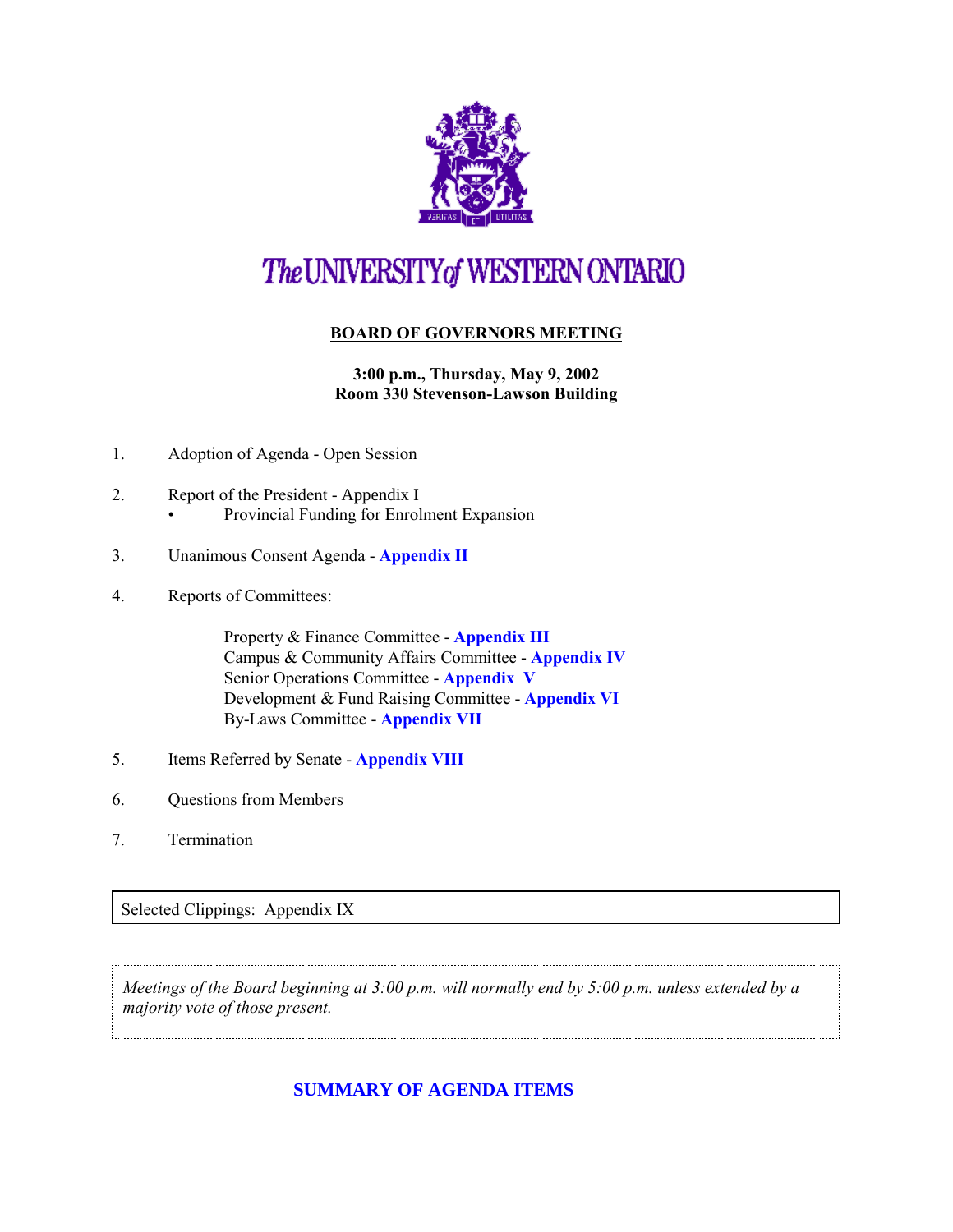## **SUMMARY OF AGENDA ITEMS - May 9, 2002 - OPEN SESSION**

<span id="page-1-0"></span>

| <b>Adoption of the Agenda</b>                                                                               | <b>ACTION</b> |
|-------------------------------------------------------------------------------------------------------------|---------------|
| <b>Report of the President</b>                                                                              | <b>INFO</b>   |
| <b>Unanimous Consent Agenda</b>                                                                             | <b>ACTION</b> |
| <b>Report of the Property &amp; Finance Committee</b>                                                       |               |
| Operating and Capital Budgets, Tuition and Fees                                                             | <b>ACTION</b> |
| Student Fee Funded Units, Ancillaries, and Academic Support Units                                           | <b>ACTION</b> |
| Financing Plan for Campaign Western and Post-Campaign Development<br>Activities                             | <b>ACTION</b> |
| Annual Allocation from the Western Fund                                                                     | <b>ACTION</b> |
| Siting - Weldon Library Expansion Project                                                                   | <b>ACTION</b> |
| <b>Building Corridor Policy</b>                                                                             | <b>ACTION</b> |
| Hazardous Chemical Waste Policy                                                                             | <b>ACTION</b> |
| The Ontario Women's Health Council Chair in Rural Women's Health                                            | <b>INFO</b>   |
| Parking Lot Expansion Project                                                                               | <b>INFO</b>   |
| Deregulation of Electrical Supply Market                                                                    | <b>INFO</b>   |
| Report on Environmental Incidents and/or Safety Incidents                                                   | <b>INFO</b>   |
| <b>Investment Committee Membership</b>                                                                      | <b>INFO</b>   |
| Report of the Investment Committee                                                                          | <b>INFO</b>   |
| Report on Scholarships                                                                                      | <b>INFO</b>   |
| Prequalification of Contractors and Hiring of Design Teams for Major<br>Projects                            | <b>INFO</b>   |
| <b>Report of the Campus &amp; Community Affairs Committee</b>                                               |               |
| Campus Alcohol Policy                                                                                       | <b>ACTION</b> |
| Annual Report of the University Students' Council on the Activity within the<br>University Community Centre | <b>INFO</b>   |
| Non-Tuition Related Ancillary Fee Levels for 2002-03                                                        | <b>INFO</b>   |
| Non-Tuition Related Ancillary Fees Proposed by Student Organizations                                        | <b>INFO</b>   |
| <b>Report of the Senior Operations Committee</b>                                                            |               |
| Board Meeting Dates - June                                                                                  | <b>INFO</b>   |
| Development & Fund Raising Committee                                                                        | <b>INFO</b>   |
| Board of Directors - Canadian Centre for Activity and Aging                                                 | <b>INFO</b>   |